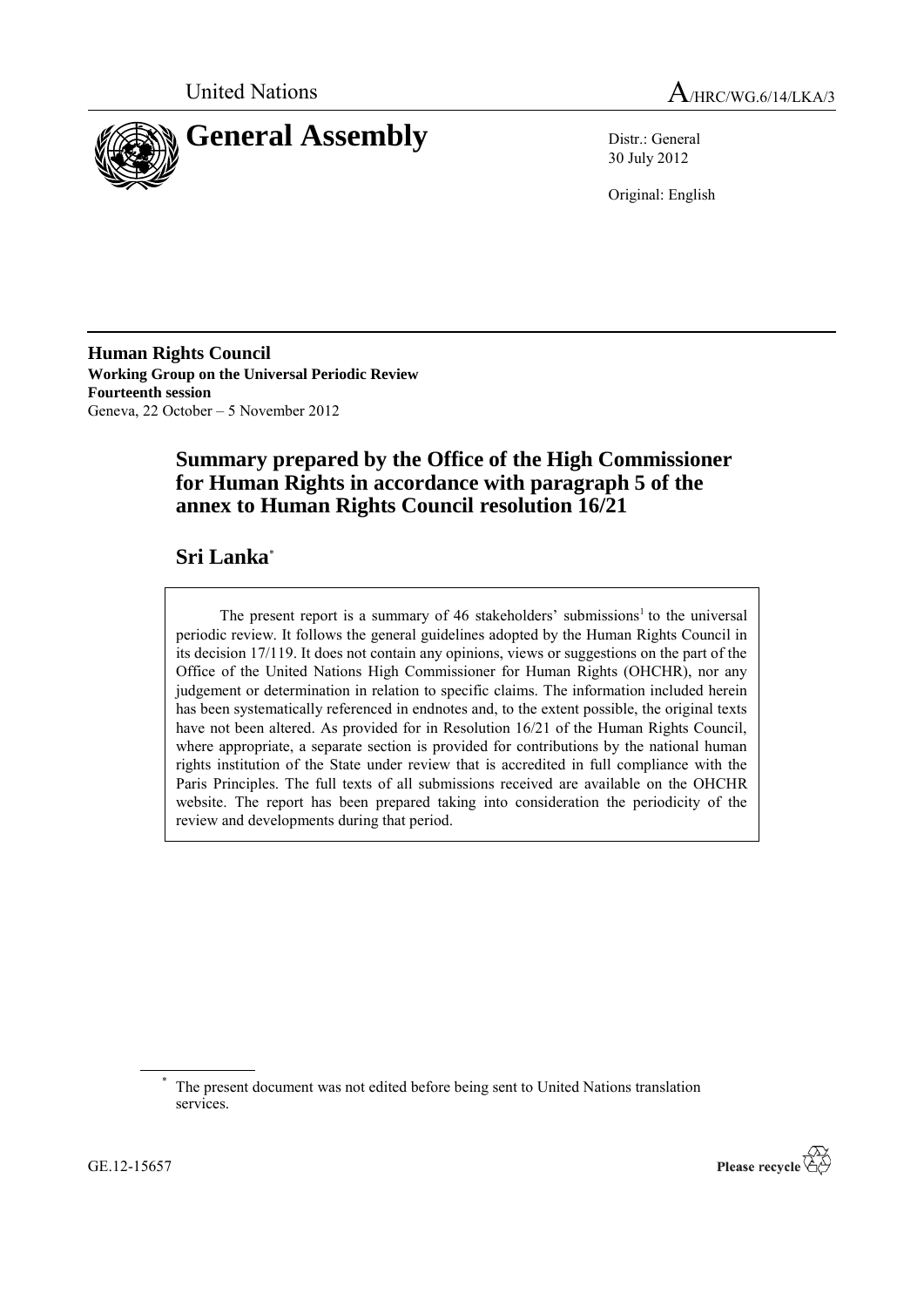# **I. Information provided by other accredited national human rights institutions and other stakeholders**

# **A. Background and framework**

## **1. Scope of international obligations**

1. The Human Rights Commission of Sri Lanka (HRCSL) stated that Sri Lanka had yet to ratify and reflect in the national legal system the international human rights treaties to strengthen the human rights framework in the country. The HRCSL encouraged the ratification of the Optional Protocol to the International Covenant on Economic, Social and Cultural Rights, and the Convention on the Rights of Persons with Disabilities, as recommended by Joint Submission  $15 (JS15)^2$  and its Optional Protocol.<sup>3</sup>

2. Amnesty International (AI) recommended the ratification of the International Convention for the Protection of All Persons from Enforced Disappearance; the Optional Protocol to the Convention against Torture and Other Cruel, Inhuman or Degrading Treatment or Punishment<sup>4</sup> (OP-CAT); the Rome Statute on the International Criminal Court as well as the establishment of procedures in law to consider modalities for implementing the views of the UN Human Rights Committee.<sup>5</sup>

3. Canadian Tamil Youth Alliance (CTYA) recommended that Sri Lanka become party to the 2000 UN Protocol to Prevent, Suppress and Punish Trafficking in Persons especially Women and Children.<sup>6</sup>

## **2. Constitutional and legislative framework**

4. AI noted that in September 2010, Sri Lanka enacted a constitutional amendment, which abolished the Constitutional Council and replaced it with an advisory Parliamentary Council, empowering the President to make direct appointments to the HRCSL and other key institutions, including the Judicial Service Commission, the Public Services Commission and the National Police Commission. According to AI, this has destroyed the political independence of these commissions. 7 Joint Submission 1 (JS1) expressed a similar concern.<sup>8</sup>

5. JS1 stated that persons of diverse sexual orientation and gender identities were not explicitly protected from discrimination by the Constitutional provisions regarding nondiscrimination thereby contributing their vulnerability.<sup>9</sup>

6. International Commission of Jurists (ICJ) recommended amending section 12 of the Sri Lanka CAT Act to include the term "suffering" within the definition of torture, and enacting a *non-refoulement* provision in the Act in conformity with obligations under article 3 of the CAT.<sup>10</sup>

7. ICJ recommended incorporating the offence of enforced disappearance into law as a specific criminal offence, clearly distinguishable from related offences such as abduction, kidnapping and punishable by appropriately severe penalties.<sup>11</sup>

8. The HRCSL encouraged the Government to enact the Right to Information Bill with necessary changes.<sup>12</sup>

## **3. Institutional and human rights infrastructure and policy measures**

9. According to AI, the HRCSL is weak or weaker than it was in 2008 despite Sri Lanka's specific commitments to building the capacity and enhancing its independence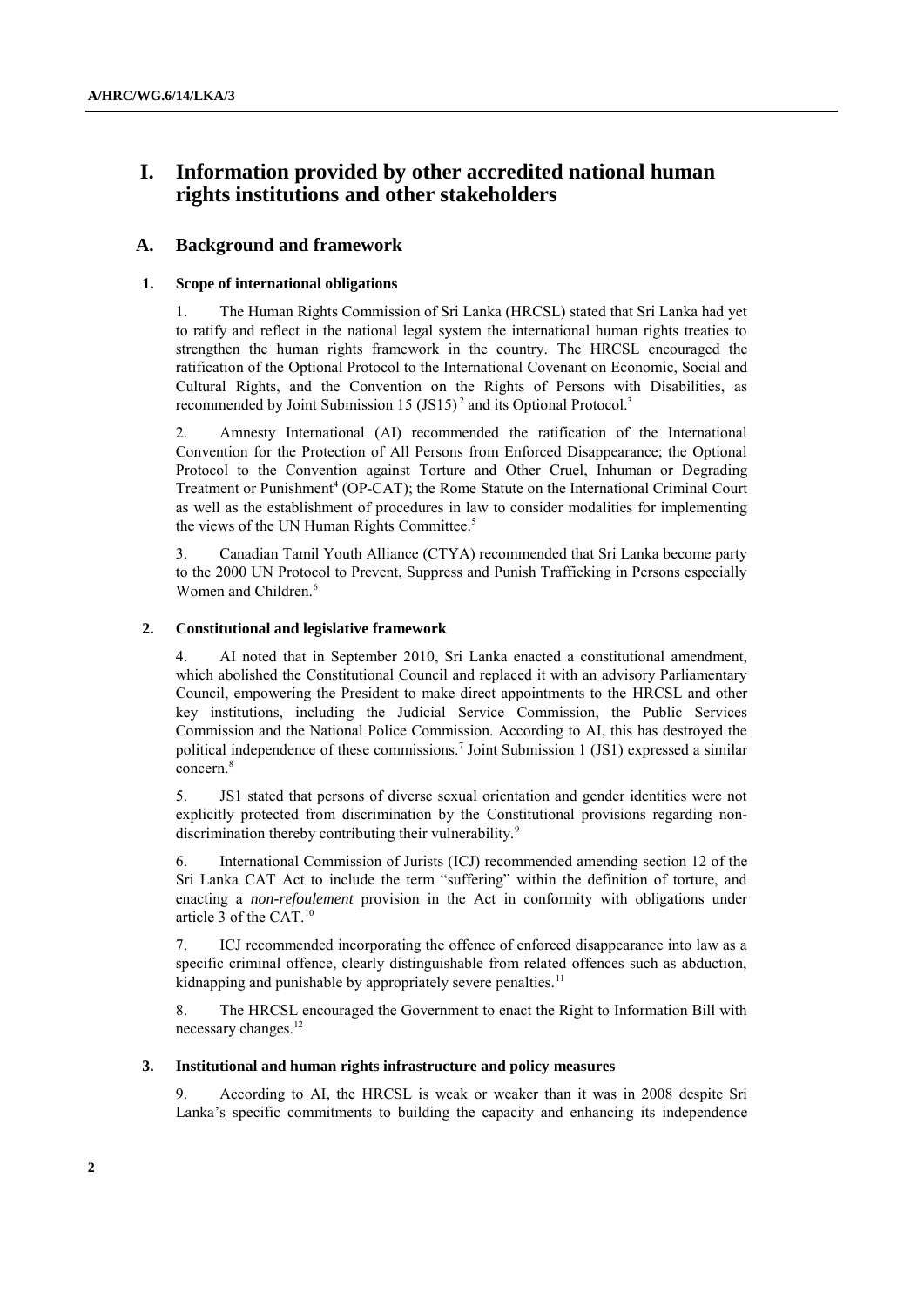during the first UPR.<sup>13</sup> Specifically, Joint Submission 7 (JS7) stated that the HRCSL had not proved capable of effectively investigating into torture complaints.<sup>14</sup> Tamil Information Centre (TIC) expressed a similar concern. <sup>15</sup> AI recommended strengthening and guaranteeing the independence of the HRCSL.<sup>16</sup>

10. Whilst noting Sri Lanka's voluntary commitment to strengthening national human rights mechanisms and procedures by initiating a national plan of action on human rights during the previous UPR, AI stated that progress on this commitment had been extremely slow. AI specified that the Cabinet approved the proposed Action Plan in September in 2011 and appointed a sub-committee to oversee its implementation in February 2012, but there has been little progress on implementation. AI expressed the view that this National Plan of Action on Human Rights (NHRAP)<sup>17</sup> must not become another vehicle to evade international scrutiny and delay necessary reform.<sup>18</sup> JS1 expressed a similar concern.<sup>19</sup> Joint Submission 15 (JS15) stated that the adoption of the Action Plan had fallen short of full and proper engagement of civil society groups.<sup>20</sup>

## **B. Cooperation with human rights mechanisms**

### **1. Cooperation with treaty bodies**

11. Joint Submission 4 (JS4) recommended that Sri Lanka: implement the 2011 recommendations of CAT; and remove the obstacles to implementing the recommendations of the Human Rights Committee in relation to individual communications by citizens.<sup>21</sup>

### **2. Cooperation with special procedures**

12. CIVICUS recommended the extension of a standing invitation to the Special Procedures, and inviting the Special Rapporteurs on Human Rights Defenders<sup>22</sup>, Freedom of Expression, and Right to Peaceful Assembly. <sup>23</sup> Similarly, ECCHR recommended cooperation with the Special Rapporteurs on Violence against Women, the Promotion and Protection of Human Rights while Countering Terrorism, Torture, the Working Group on the Issue of Discrimination against Women in Law and in Practice, and the Special Representative of the Secretary General on Sexual Violence in Conflict.<sup>24</sup> Freedom from Torture (FT) recommended that Sri Lanka welcome visits by the Working Groups on Arbitrary Detention, and Enforced and Involuntary Disappearances.<sup>25</sup>

## **3. Cooperation with the Office of the High Commissioner for Human Rights**

13. British Tamils Forum (BTF) and Centre for War Victims and Human Rights (CWVHR) recommended the establishment of an OHCHR field office in Sri Lanka.<sup>26</sup> Joint Submission 6 and Joint Submission 14 (JS14) made a similar recommendation.<sup>27</sup>

## **C. Implementation of international human rights obligations, taking into account applicable international humanitarian law**

#### **1. Equality and non-discrimination**

14. JS1 stated that there is also a high incidence of crimes against women. Yet, there is very limited use of the Prevention of Domestic Violence Act. Women also often face arbitrary penalization under the Vagrancy Ordinance and sex-workers face harassment under the Brothels Ordinance. There are also several problems regarding sexual violence against women and abortion. Furthermore Muslim women have unequal rights in marriage and divorce under Muslim personal law.<sup>28</sup> JS16 also highlighted similar issues.<sup>29</sup>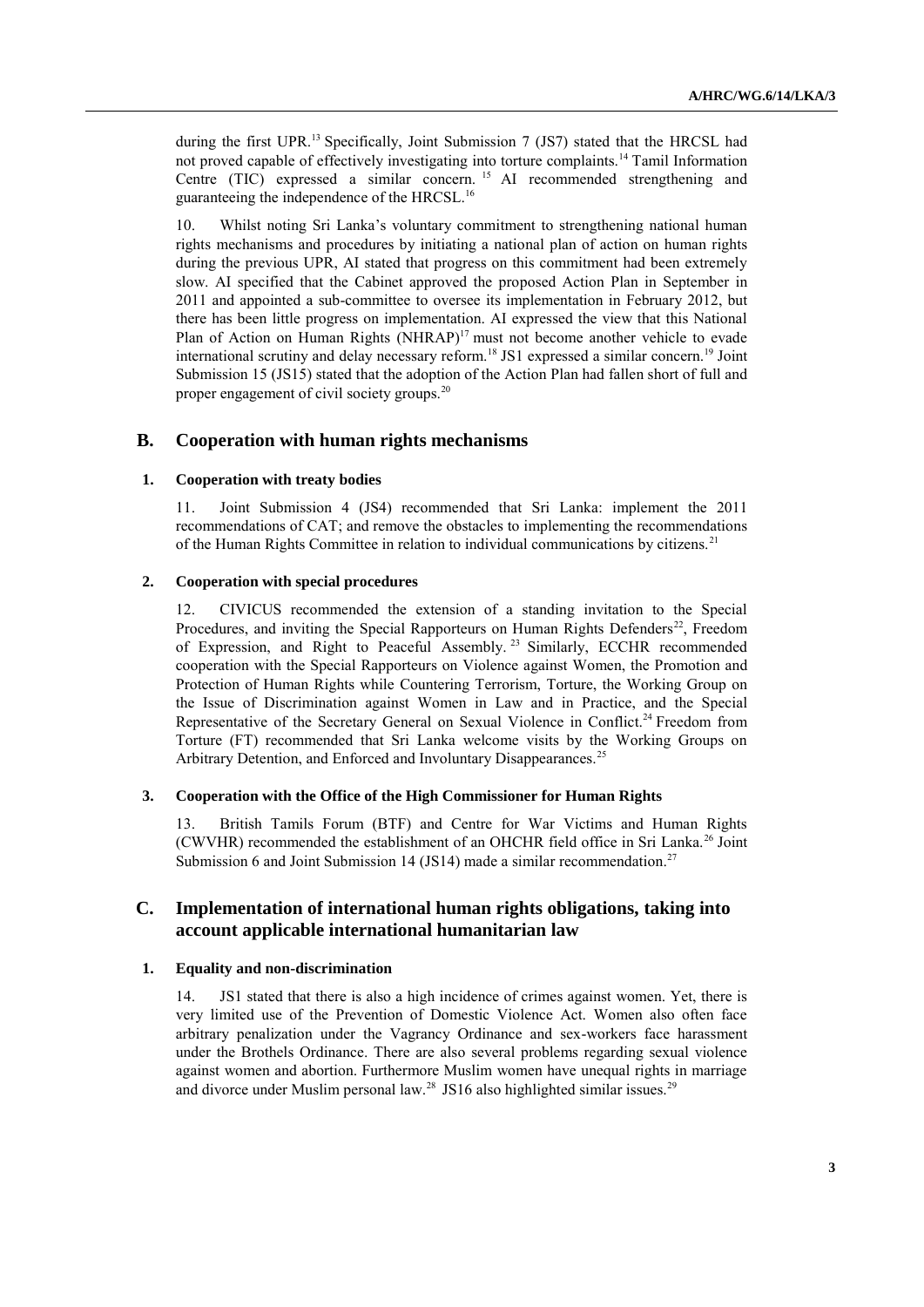15. JS1 stated that despite the advances made in women's rights, there remained a number of concerns, including an increasing regressive socio-political environment in which it is difficult to advance women's issues and that, despite very low representation of women in all levels of government, which adversely impacts the design and implementation of policy, no affirmative action measures had been initiated. <sup>30</sup> Joint Submission 16 highlighted recommendations contained in the NHRAP for targeting a 30 per cent minimum representation of women in Parliament, Provincial Council and local authorities and the elimination of discriminatory laws, including Land Development Ordinance and the Vagrants Ordinance.<sup>31</sup>

16. Joint Submission 2 (JS2) recommended taking immediate and targeted steps to embody the principles of equality and non-discrimination on the basis of sexual orientation in public and private in the Constitution of Sri Lanka and ensure the effective realization of these principles.<sup>32</sup> ECCHR recommended revoking the parts of the Prevention of Terrorism Act (PTA) that de facto discriminate against women.<sup>33</sup> Joint Submission 10 made a similar recommendation.<sup>34</sup>

### **2 Right to life, liberty and security of the person**

17. ICJ recommended maintaining the existing moratorium on executions, and taking immediate steps toward abolition of the death penalty in law.<sup>35</sup>

18. AI noted continuing reports of extrajudicial killings by alleged military operatives and suspicious deaths in police custody.<sup>36</sup> In addition, Joint Submission 6 alleged that most extrajudicial killings and disappearances were carried out by paramilitary groups directly under the control of the armed forces in counter-insurgency efforts to eliminate all Tamil activism.<sup>37</sup>

19. Referring to the accepted recommendation in the previous UPR to prevent kidnapping, enforced disappearances and extrajudicial killings, CWVHR stated that many enforced disappearance cases were part of a wider pattern of arbitrary arrests and detentions carried out by the Sri Lankan forces.<sup>38</sup> Front Line Defenders (FLD) and Migrant Rights Group International (MRG) noted the continuing cases of abduction and enforced disappearance.<sup>39</sup>

20. AI continued to receive reports of enforced disappearances, including activists protesting human rights violations by the authorities.<sup>40</sup> Tamils against Genocide (TAG) stated that white van abductions, disappearances from street corners and the discovery of bodies was commonplace in Sri Lanka. While all ethnic groups had been victimized, Tamils continued to be more heavily targeted than other populations.<sup>41</sup> Tamil Centre for Human Rights (TCHR) expressed a similar concern.<sup>42</sup>

21. International Movement Against All Forms of Discrimination and Racism (IMADR) recommended that Sri Lanka clarify its position regarding the statement made by the former Attorney-General, Mr. Peiris, during its CAT review in November 2011 that the disappeared journalist, *Prageeth Eknaligoda*, had taken refuge in a foreign country to assist the relating court proceedings in Sri Lanka.<sup>43</sup>

22. FT noted that torture perpetrated by state actors within both the military and police had continued following the end of the conflict in May 2009 and was still occurring in 2011. Those at particular risk included Tamils who have an actual or perceived association with the Liberation Tigers of Tamil Eelam (LTTE). A wide range of different forms of torture had been used, often in combination, to inflict severe suffering on victims of torture with devastating psychological and physical consequences.<sup>44</sup> JS1 and Joint Submission 9 (JS9) expressed similar concerns. <sup>45</sup> FT recommended taking immediate and effective measures to investigate all acts of torture and ill-treatment, and prosecuting and punishing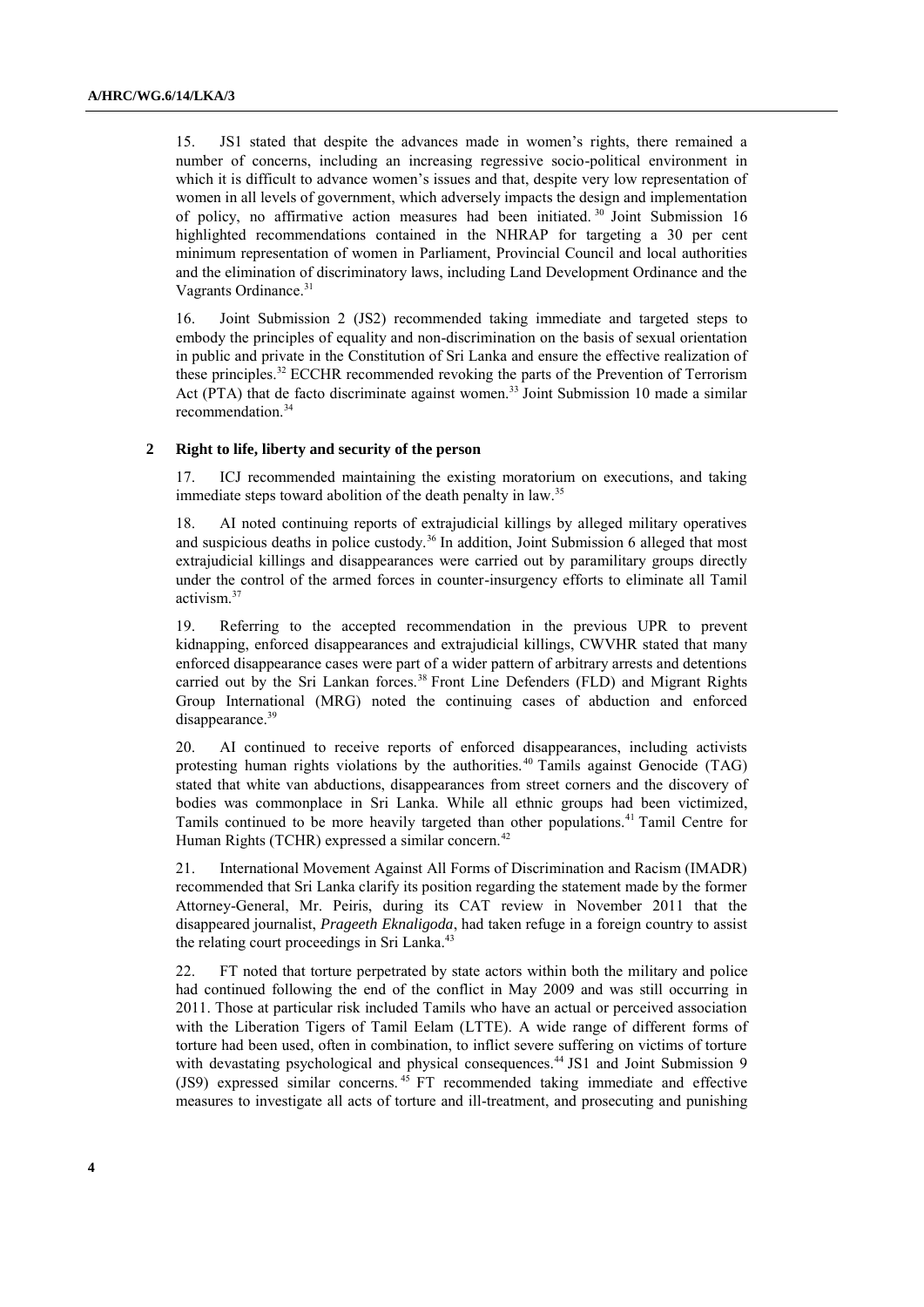those responsible with penalties consistent with the gravity of the acts, and ensuring that torture is not used by law enforcement personnel and members of the military.<sup>46</sup>

23. AI noted reports that torture and other cruel, inhuman and degrading treatment or punishment of detainees, remain common and widespread in Sri Lanka. According to AI, legal and procedural shortcomings contribute to this failure, as does the lack of political will on the part of the authorities to eradicate the use of torture and ill-treatment and to bring those responsible to justice in fair trials.<sup>47</sup> Specifically, JS9 recommended enacting an act on codifying the rights of the arrestees at the time of arrest and after the arrests, including the right to know the reason of arrest, procedural steps to be followed by officers, protection of the detainee, the right to a fair trial without delay, medical facilities, if necessary, for detainees, and permission for lawyers and relatives to visit detainees in prison.<sup>48</sup>

24. AI stated that administrative detention had become a routine tool of law enforcement, used against suspected members of armed groups, their family members and colleagues, outspoken critics and other perceived political opponents of the Government, including journalists. People released from months or years in detention without charge often remained under surveillance by intelligence forces and were frequently required to report weekly or monthly to the police. Former detainees had been harassed and rearrested and physically attacked; murders and enforced disappearances of newly released detainees had been reported.<sup>49</sup>

25. TCHR stated that Tamil women prisoners underwent physical and mental torture at the hands of guards and some became victims to sexual violence perpetrated by the male guards.<sup>50</sup>

26. Canadian Tamil Congress (CTC) stated that in 2012, three years after the cessation of war, Tamil women had become victim to domestic abuse, rape, torture and detention.<sup>51</sup> CTC stated that the threat of sexual abuse by Sri Lankan armed forces had increasingly focused on Tamil war widows and Tamil female-headed households.<sup>52</sup>

27. According to CIVICUS, a number of members of civil society organizations and individual activists exposing human rights violations committed during the civil war by the Sri Lankan security forces have been abducted to prevent them from continuing their work.<sup>53</sup> The state media and news outlets controlled by the Government had been running a slanderous campaign against human rights defenders engaged in activities at the UN Human Rights Council accusing them of being traitors and aligned to the LTTE.<sup>54</sup>

28. Human Rights Watch (HRW) stated that since 2008, no measure had been taken to prevent threats and violence against those who are critical of the Government, and prosecute those responsible. The Government and state media engaged in threatening criticisms of specific human rights defenders and journalists who supported the Human Right Council resolution in the months leading up to the March 2012 HRC session.<sup>55</sup> Tamil Youth Organization (TYO) expressed a similar concern.<sup>56</sup> JS1 also stated that human rights defenders had been systematically denigrated and their work disrupted, which made the climate for engaging in human rights work both challenging and dangerous.<sup>57</sup>

29. CIVICUS recommended that Sri Lanka adopt a national policy on the protection of human rights defenders to ensure investigation of complaints regarding attacks on them by an independent investigative agency and/or senior police officers. <sup>58</sup> FLD recommended conducting an independent inquiry into the source of threats, ill-treatment, and all forms of intimidation and harassment directed towards all human rights defenders.<sup>59</sup>

30. While noting the Penal Code does not include a definition of sexual exploitation and lacks provisions to punish clients who have sex with children, Joint Submission 5 (JS5) recommended the revision of the current legislation to provide clear and comprehensive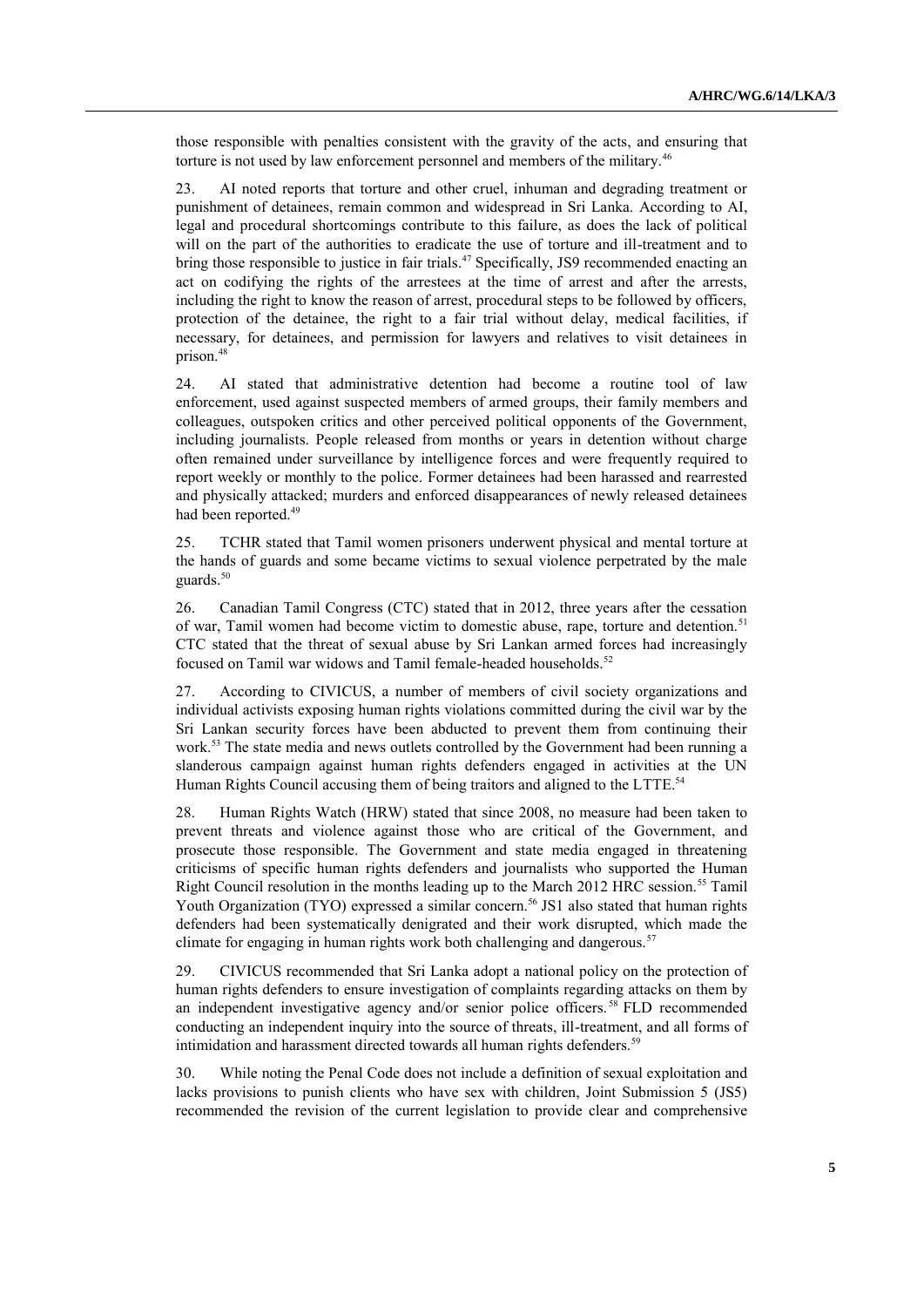provisions relating to trafficking, child prostitution and child pornography and adequate penalties for those offences.  $\overline{60}$  JS5 also recommended strengthening and enforcing legislation addressing the commercial sexual exploitation of children in travel and tourism.<sup>61</sup>

31. While noting that corporal punishment of children is lawful in Sri Lanka, Global Initiative to End All Corporal Punishment of Children recommended enacting legislation to prohibit explicitly corporal punishment of children in all settings, including the home.<sup>62</sup>

32. MRG recommended ensuring the protection of rehabilitated child soldiers, who might be subject to discrimination and surveillance.<sup>63</sup>

33. Joint Submission 11 (JS11) addressed grave breaches of treaty-based and customary humanitarian law between February 2009 and 19 May 2009. JS11 was particularly concerned at the repeated military action against Tamil people in the "no fire zones" established by the Government at the beginning of January 2009.<sup>64</sup>

#### **3. Administration of justice, including impunity, and the rule of law**

34. JS1 stated that the review period witnessed a further deterioration in the rule of law in Sri Lanka with challenges ranging from the increased centralization of power by the executive and politicization of independent institutions to the lack of investigation and prosecution into serious human rights abuses and the introduction of draconian security laws, all of which contributed to the consolidation of a culture of impunity.<sup>65</sup> According to AI, impunity for human rights abuses is perhaps the greatest obstacle to reconciliation in Sri Lanka.<sup>66</sup>

35. CWVHR stated that Sri Lanka had consistently failed to apply the rule of law and due process in prosecuting war crimes on both sides and in legal proceedings relating to prisoners. This was due to politicized, weak and corrupt police, public service and judiciary. <sup>67</sup> TCHR expressed concern that violence against women, sexual harassment, rape, especially Tamil women continues with impunity.<sup>68</sup> CSW recommended taking significant steps to bring an end to the climate of impunity within the state.<sup>69</sup> Society for Threatened Peoples (STP) made a similar recommendation.<sup>70</sup>

36. People for Equality and Relief in Lanka (PEARL) stated that impunity reigned which the Government had repeatedly made promises to set up commissions of inquiry for accountability and recognition of crimes, including egregious war crimes, crimes against humanity and genocide committed against Tamil civilians, all of which had failed.<sup>71</sup>

37. HRW stated that since the war ended, the Government had not launched a single credible investigation into alleged abuses. The lack of investigation was conspicuous with regard to several incidents featured in two documentaries by the British television station Channel 4 showing gruesome images of apparent summary executions of captured and bound LTTE combatants.<sup>72</sup>

38. HRW and JS14 reported that, despite strong evidence of involvement by state security forces in the execution-style slayings of five students and 17 aid workers in 2006, government inquiries had languished and no one had been arrested for the crimes.<sup>73</sup> JS14 recommended the publication of the full report by the Presidential Commission of Inquiry.<sup>74</sup>

39. JS7 noted that the remedy of *habeas corpus* in Sri Lanka had proved an ineffective remedy due to long delays in the disposal of complaints; lack of cooperation from security agencies such as the military, police and intelligence services; and increasing unwillingness of the judiciary to exercise its duty to protect the liberty of the individual. <sup>75</sup> ICJ recommended enacting *habeas corpus* legislation clarifying that the applicable standard of proof imposed on the petitioner is "balance of probabilities".76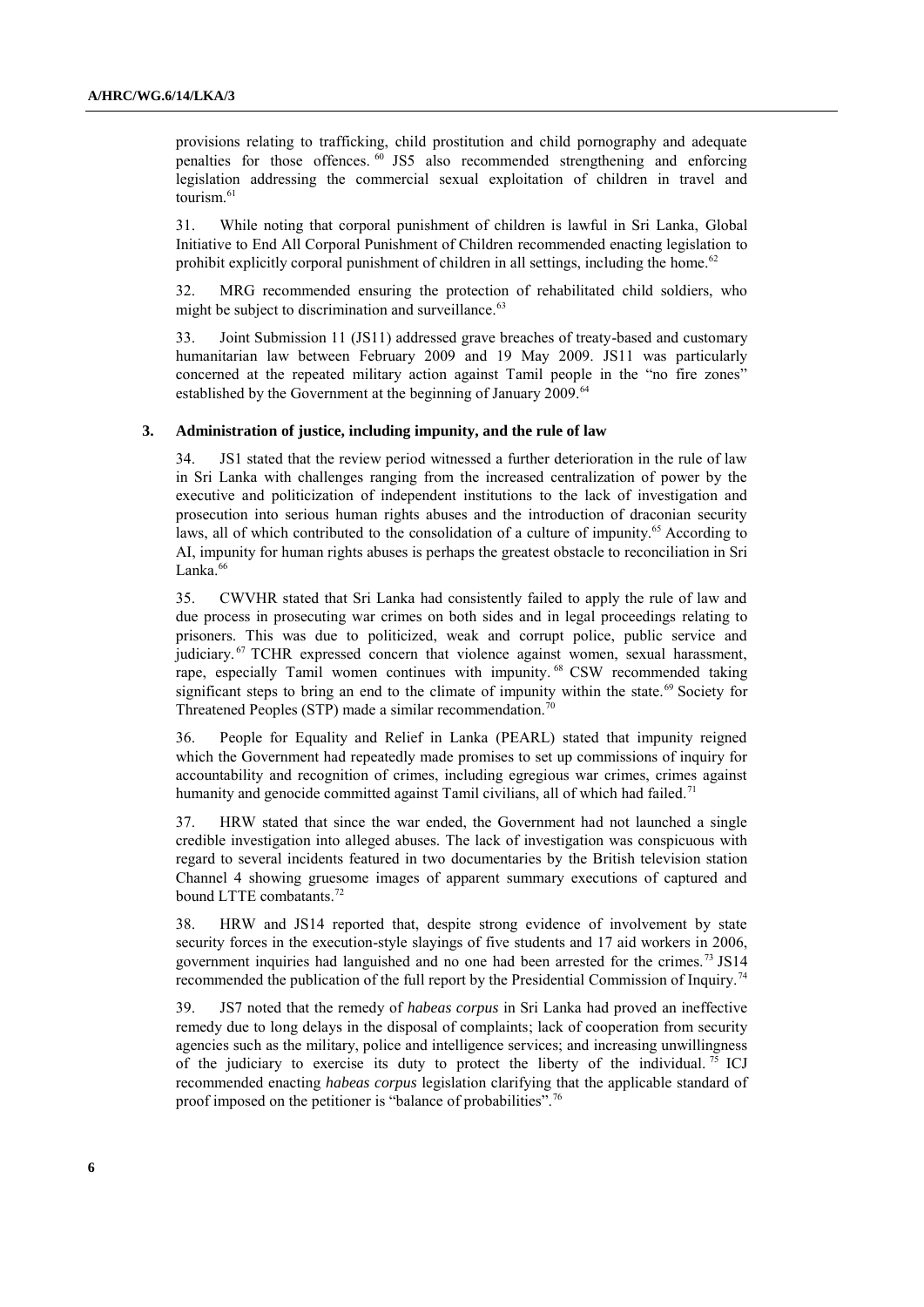40. The HRCSL noted that the overcrowding of the remand prisons was due to the delay in prosecution, concluding investigations and lack of provision of bail or inability of the remandee to furnish the bail owing to the stringent bail conditions.<sup>77</sup>

41. AI noted the establishment of Lessons Learnt and Reconciliation Commission (LLRC) in May 2010 to investigate events between the February 2002 ceasefire with the LTTE and the end of the conflict in May 2009, which was, in the view of AI, neither independent nor impartial in composition or performance. AI also noted that the UN SG's Panel of Experts on Accountability in Sri Lanka, established in June 2010 reached similar conclusions, particularly in relation to the LLRC's lack of witness protection. According to AI, the LLRC acknowledged that civilians, including those in hospitals, suffered directly as a result of LTTE and government shelling, but was unable to establish the facts about the conduct of the armed conflict. AI further alleged that the LLRC's rejection of allegations that the Government had targeted civilians and deliberately downplayed the number of civilians caught up in the final phase of the conflict was not backed up by evidence.<sup>78</sup> In addition, AI recommended that no amnesties be considered or granted to perpetrators of violations of human rights or humanitarian law identified by the LLRC investigations, regardless of their status or role in the Government.<sup>79</sup>

42. Centre for Canadian Tamils (CCT) also expressed concern that no initiative has been taken to implement the LLRC recommendations, including closing military camps close to residential areas and granting legal land ownership to those who had been resettled, by the Government. <sup>80</sup> A similar concern was expressed by Christian Solidarity Worldwide  $(CSW)<sub>81</sub>$ 

43. With respect to an accepted recommendation to introduce a Witness and Victim Protection Bill in Parliament and implement the legislation, including by establishing the necessary institutions in the previous UPR, AI noted that the bill was introduced but never voted with the result that there was no witness protection legislation in the country. According to AI, this has had a grave impact on accountability.<sup>82</sup>

44. AI recommended that effective witness protection be provided to all witnesses. 83 JS14 also recommended that Sri Lanka review all procedures, legal regulations and national legislations to ensure that the rights of victims to timely, prompt and effective remedies are respected and strengthened.<sup>84</sup>

45. Sri Lanka Advocacy Network (SLA) also recommended launching immediately credible investigations into the disappearances reported to the LLRC, bringing those proven responsible to justice, and passing effective witness protection legislation to enable witnesses to give evidence fearlessly before such investigation mechanisms.<sup>85</sup>

## **4. Right to privacy, marriage and family life**

46. JS2 recommended immediately decriminalizing same-sex sex relations between persons who are over the age of consent and ensuring that the same age of consent applies to sexual activities between persons of the same sex as persons of a different sex.<sup>86</sup> JS2 also recommended immediately including the right to privacy in the national Constitution.<sup>87</sup>

47. JS5 recommended adopting legal provisions prohibiting early and forced marriages and raising the minimum legal age for marriage to 18 years for both boys and girls.<sup>88</sup>

#### **5. Freedom of movement**

48. ECCHR noted that female ex-combatants had limited mobility and freedom, diminished status in villages, faced a higher risk of rape and violence, and almost no recourse to justice. They were not allowed to move outside of their district without permission.<sup>89</sup> GTF noted that through its vast network of checkpoints, between and within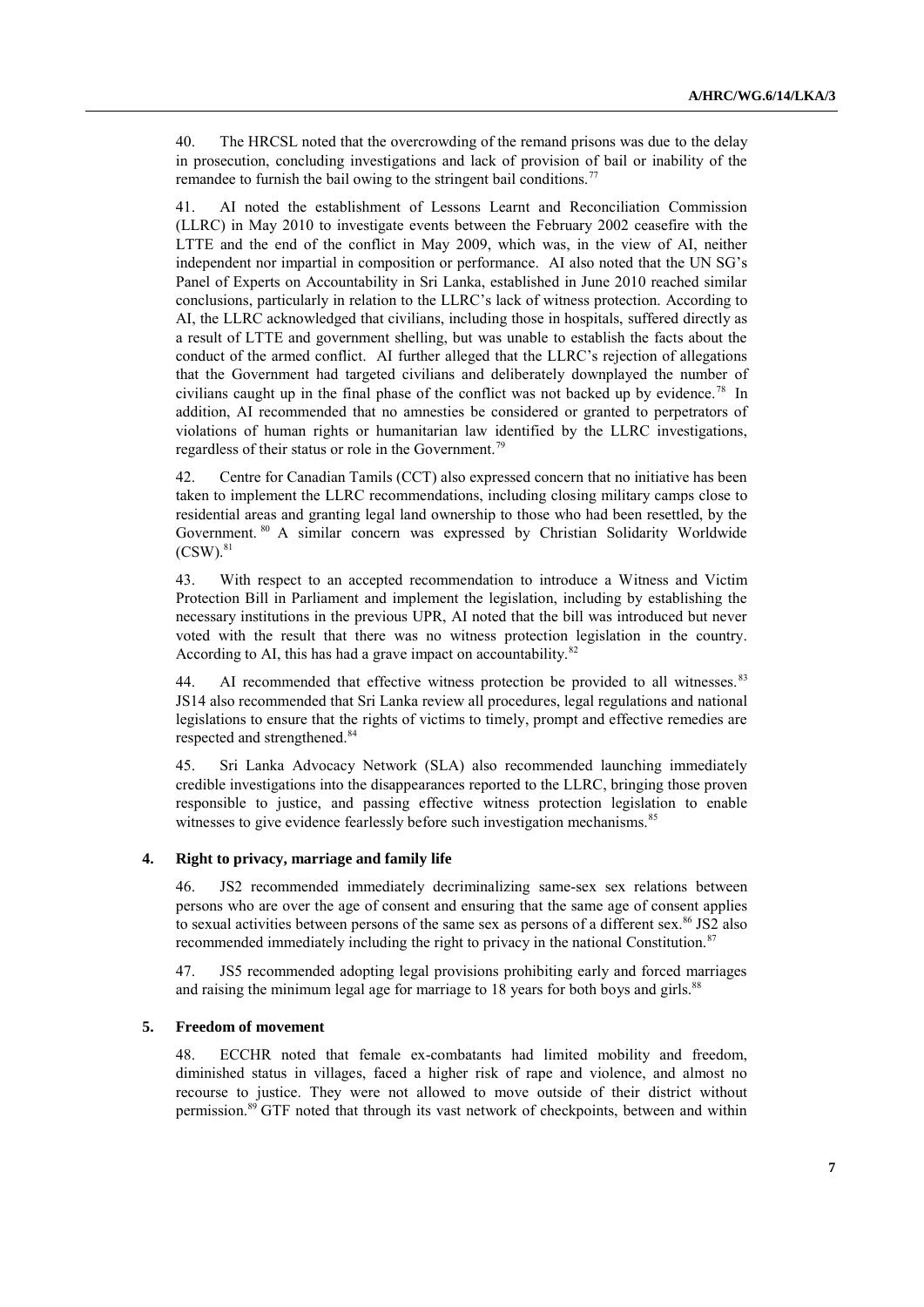villages and towns, the security services were able to restrict the movement of residents and monitor their activities, as also noted by PEARL.<sup>90</sup>

## **6. Freedom of religion or belief, expression, association and peaceful assembly, and right to participate in public and political life**

49. CSW noted a 2011 government circular stipulating that permission be required to conduct religious activities. The circular deems any construction of a place of worship or continuation of a place of worship or any activity by a religious leader illegal unless it has been duly approved by the Ministry of Budhha Sasana and Religious Affairs. CSW also noted that the circular gave instructions to the police to intervene to prevent unapproved construction or activity and required that the application include observations by the regional divisional secretary and chair of the provincial council.<sup>91</sup>

50. Joint Submission 17 (JS17) stated that Evangelical Christian churches were facing increasing pressure and harassment by local government bodies to stop worship activities or close down if they are not "recognized" or "registered" with the Government.<sup>92</sup>

51. European Centre for Law and Justice (ECLJ) noted that under the most recent version of the anti-conversion bill, Sri Lankan citizens would be prohibited from changing their faith unless they were given permission by a local magistrate.<sup>93</sup>

52. GTF noted that some Hindu temples, the places of worship of the majority of religious Tamils had been desecrated and destroyed, whilst a number of Buddhist structures had been built in the Northern and Eastern region since the end of the war.<sup>94</sup>

53. Despite the constitutional guarantee of the right to freedom of expression, CIVICUS stated that journalists critical of official policies remained at heightened risk and continued to be subjected to physical attacks and abductions with inadequate investigations to bring perpetrators to justice.<sup>95</sup> PEARL and JS1 expressed a similar concern.<sup>96</sup> CIVICUS expressed concern that on 5 November 2011, the Sri Lankan Ministry of Information issued orders requiring news websites with any content relating to the country to register without delay.<sup>97</sup> Joint Submission 12 expressed similar concerns.<sup>98</sup>

54. Joint Submission 13 (JS13) recommended: ceasing harassment, threats, attacks, and murders of media workers.<sup>99</sup> Joint Submission 3 and Article 19 also recommended that Sri Lanka: create an autonomous and independent public service broadcaster; ensure that the state-owned media are independent and impartial; improve the transparency of media ownership and refrain from using advertising contracts to influence media content; introduce a competition commission to safeguard media pluralism; ensure that media regulation is kept free from political interference; cease requiring licenses for news websites; and abstain from blocking and filtering internet-based media.<sup>100</sup>

55. CWVHR stated that people were not permitted to assemble freely without prior permission from the military for non-religious activities in Jaffna. The military continually interfered with, disrupted and threatened events organized by civic groups.<sup>101</sup> PEARL and CIVICUS expressed a similar concern<sup>102</sup>. CIVICUS recommended that training be given to members of security forces on the UN Basic Principles on the Use of Force and Firearms.<sup>103</sup>

#### **7. Right to work and to just and favourable conditions of work**

56. CTC recommended developing ways in which Tamil women can explore and develop forms of economic enterprise.<sup>104</sup> CWVHR noted that the army was engaged in competitive small businesses, including coffee shops, hotels and tourist services in the Northern Province and it was illegally farming in farmlands which Tamils had traditionally cultivated. 105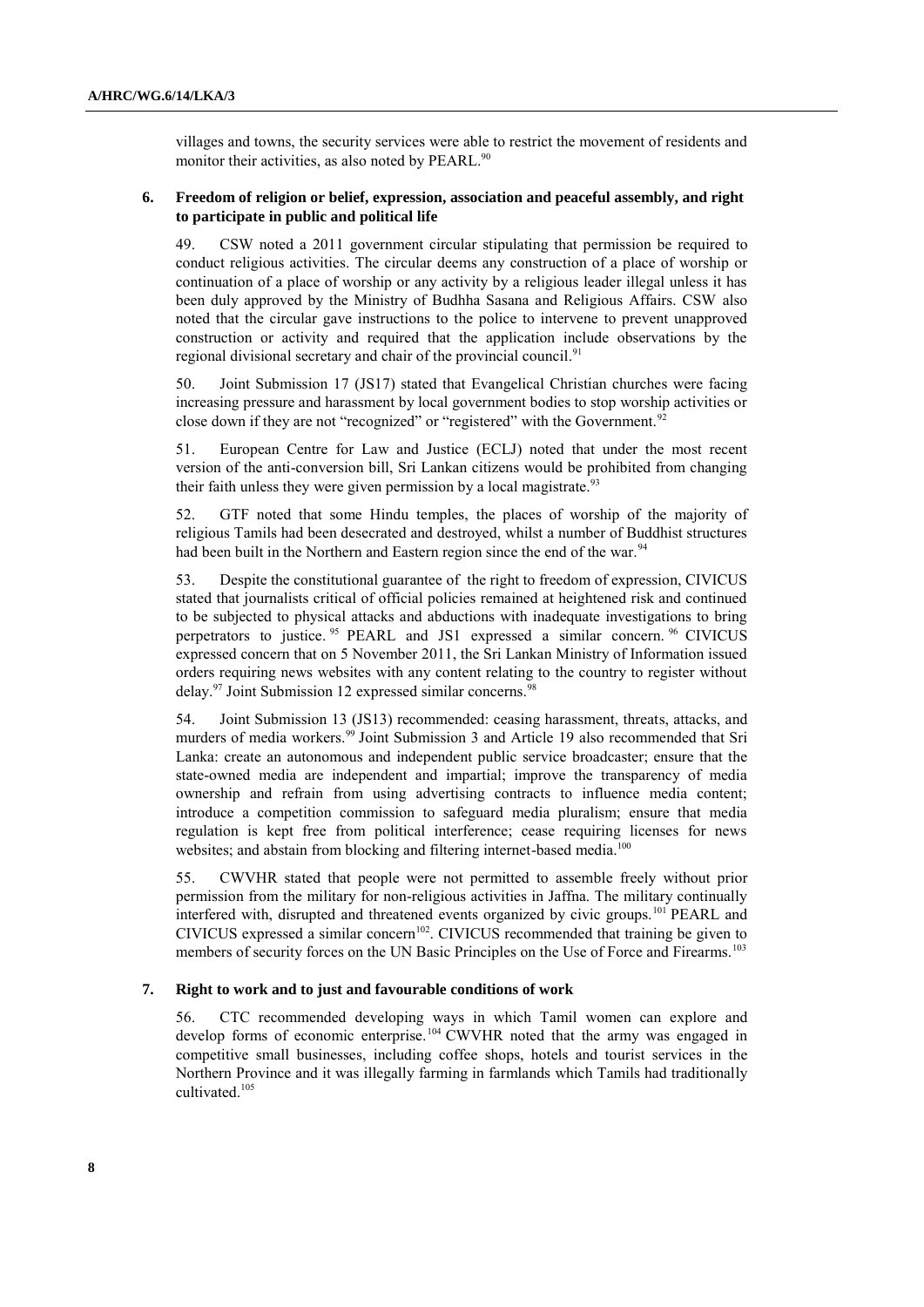### **8. Right to social security and to an adequate standard of living**

57. JS1 stated that food security was a problem in most parts of Sri Lanka but was acute in areas that had been directly affected by the war.<sup>106</sup>

58. While noting that in 2008, the slum dwellers in Colombo 2 (Slave Island) were evicted with assurances of better housing in Colombo 9 and put in temporary shelters in Colombo 15, JS15 recommended that Sri Lanka resettle the existing slum dwellers and those previously evicted in proper adequate and accessible facilities for housing, health, education and means for income generation.<sup>107</sup>

59. Joint Submission 8 (JS8) recommended issuing a policy document regarding housing schemes ensuring that while participation by beneficiaries is encouraged, single women are provided with additional support.<sup>108</sup>

### **9. Right to health**

60. HRW recommended expanding sexual, reproductive, and mental health programmes for survivors of gender-based violence in the North and East. HRW further recommended continuing to work with UNICEF on the rehabilitation and reintegration of former child soldiers.<sup>109</sup>

61. The HRCSL stated that the Government needed to take measures to ensure legal awareness and free legal aid for people living with HIV and targeting communities to ensure dignified life with access to health and legal services. $110$ 

### **10. Right to education**

62. CSW noted several recent cases of schools refusing admission to Protestant children on the grounds of religion. Although public schools require children to receive education about their own religion, very few schools had provision for religious education in Christianity.<sup>111</sup>

63. JS1 noted the shortage of Tamil-language teachers, especially in the hill country, and reduced access and availability of education in the Tamil-language within those communities, which in turn impacted on the socio-economic opportunities available to these communities and their cultural identity.<sup>112</sup>

## **11. Cultural rights**

64. JS1 noted that Tamil was an official language in law but the relevant provisions of the  $13<sup>th</sup>$  and  $16<sup>th</sup>$  Amendments to the Constitution had not been fully implemented, particularly within the public service, police and security forces.

65. CWVHR recommended providing Northern and Eastern people with selfgovernance mechanisms, language rights, land rights and all other political, human rights cultural rights.<sup>113</sup>

#### **12. Persons with disabilities**

66. JS15 recommended: adopting a national policy and action plan for persons with disabilities without racial, provincial or linguistic discrimination; and providing for adequate infrastructures and facilities in public building for persons with disabilities especially in the North and East Provinces.<sup>114</sup>

#### **13. Minorities**

67. CIVICUS noted that religious and cultural events organized by the Tamil minority continued to be subjected to undue restrictions.<sup>115</sup> GTF stressed that the marginalization of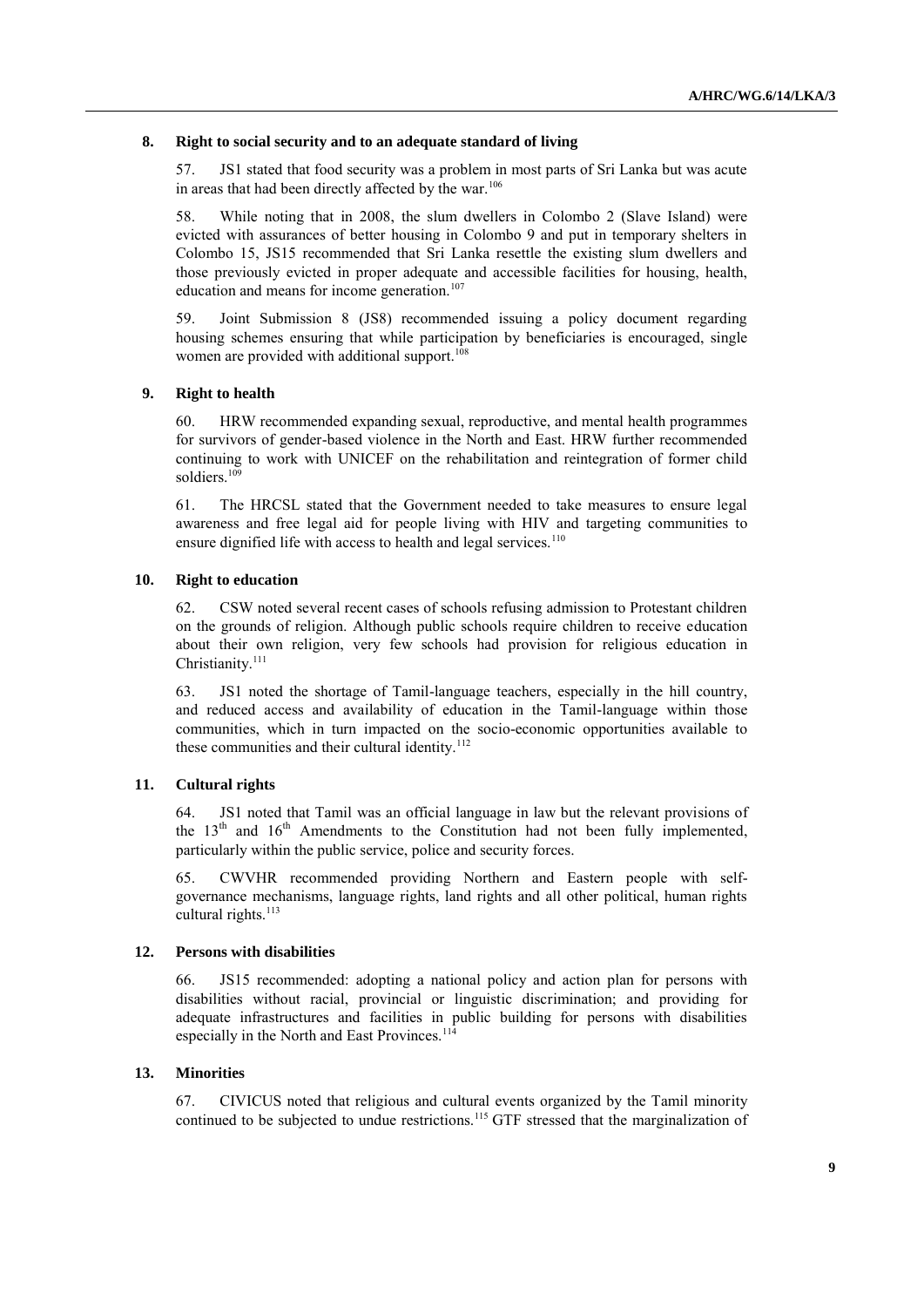the Tamils was exemplified by the fact that they only constitute 2% of the police in Sri Lanka and 6% of the civil service, despite comprising almost 20% of the country's population.<sup>116</sup>

68. CSW recommended ensuring that representatives of Muslim communities in the Eastern Province are included in post-war settlement discussions pertaining to these communities.<sup>117</sup>

#### **14. Migrants, refugees and asylum-seekers**

69. HRW noted that hundreds of thousands of Sri Lankan women migrated as domestic workers to other countries, where they are excluded from labour law protections and often work excessive hours, and endure physical, psychological violence, unpaid wages and other abuses. Recruitment agents in Sri Lanka may provide false or incomplete information about jobs abroad, recruit children, and impose illegal fees.<sup>118</sup> Similarly, JS1 noted that the national migration policy had yet to be effectively implemented and monitored.<sup>119</sup>

#### **15. Internally displaced persons**

70. The HRCSL reported on a total of 317,790 new IDPs and 304,000 long-term IPDs at the beginning of 2010. While the Government claimed the majority of IDPs had been resettled, it needed to consider the situation of IDPs living with host families and who are in need of a durable solution.<sup>120</sup>

71. JS1 also noted that after the end of the war, there had been significant progress at least in terms of number of "resettled" IDPs. JS1 stated that, although there was progress in some areas, there were continuing problems, including the issue of who was classified as an IDP and lack of durable solutions for those officially resettled.<sup>121</sup> Moreover, both CCT and GTF alleged that thousands of internally displaced people were not allowed to go back to their homes, while a group of people were being moved from camp to camp continuously.<sup>122</sup>

72. JS1 also stated that the Government and the LTTE were accused of carrying out a series of violations, including forced movement of and restrictions on movement of IDPs, shortages of food, medicine and other essential goods to displaced population and other human rights violations against IDPs, including forcible recruitment and the abduction of individuals.<sup>123</sup>

73. JS8 noted that thousands of IDPs had lost their title deeds and other land documents. However, the Government had been slow in providing them with relevant documents or mechanisms for those whose records cannot be found. Instead, the Government proposed measures to register their land within a stipulated period.<sup>124</sup>

74. CCT stated that the IDPs who are mainly Tamil Hindus and Catholics had been systematically denied their access to religious observance.<sup>125</sup>

75. According to CCT, thousands of school children in the IDP camps are without proper education/schooling. Few schools have facilities for their continuous education. Most of the teachers appointed are volunteers from the IDP camps themselves.<sup>126</sup>

### **16. Right to development and environmental issues**

76. STP stated that since the end of the war, the north of Sri Lanka had seen a wide range of large-scale development initiatives, including infrastructure and tourist projects. The acquisition of land was often mentioned as problematic and land grabbing was an often repeated allegation.<sup>127</sup> Similarly, MRG noted the concern among minorities at the lack of consultation and participation of local people in the projects.128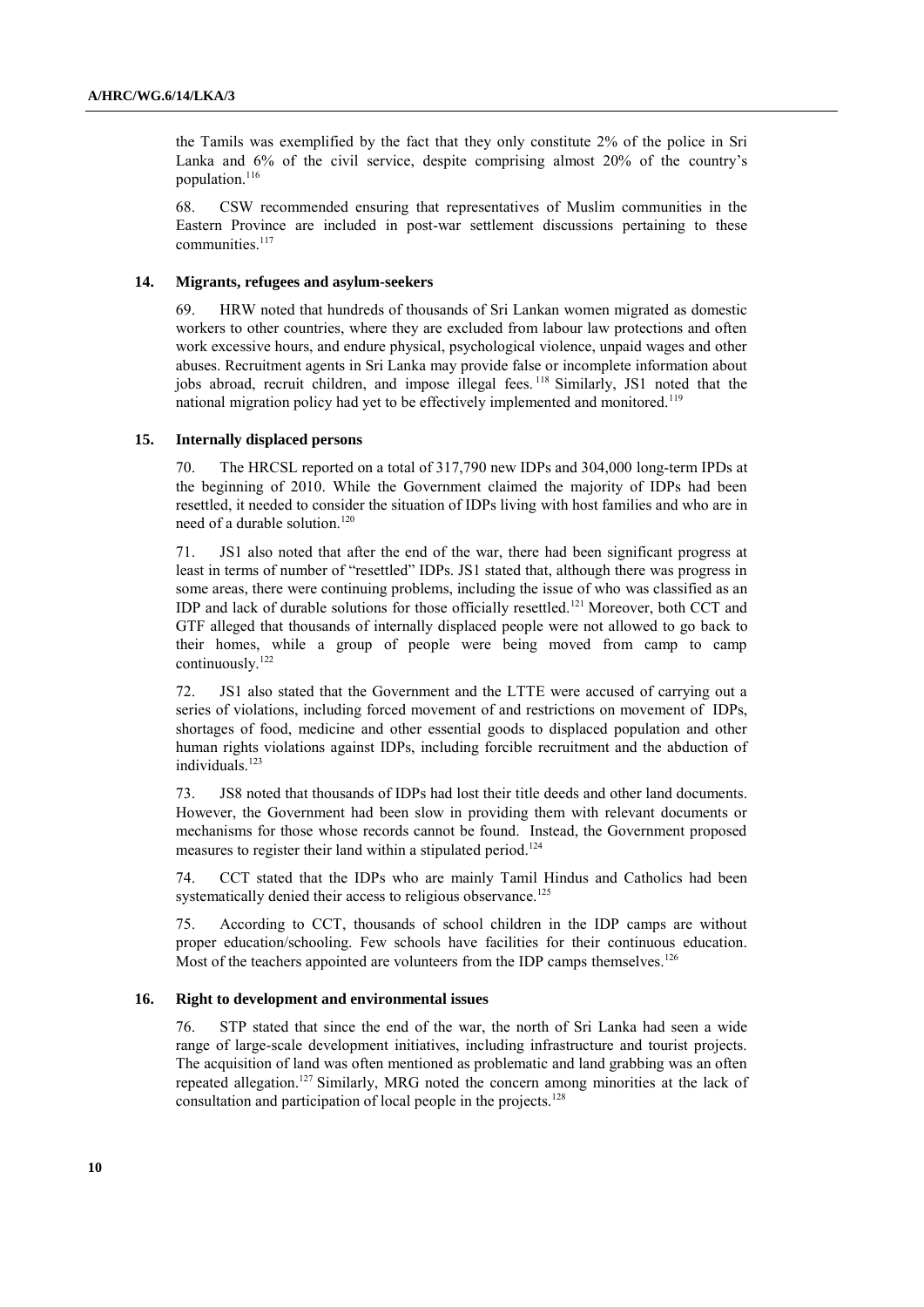77. The HRCSL wished to see the Government implement due process in the distribution of lands to the poor and landless people and the second generation of IDPs as an approach to poverty alleviation. It also observed the acquisition of land for security establishment and development purposes and that some areas acquired as high security zones during the conflict were being turned into Special Economic Zones.<sup>129</sup>

## **17. Human rights and counter-terrorism**

78. AI noted that the PTA, which permits extended administrative detention, had been retained. According to AI, the authorities introduced new regulations under the PTA to continue detention of LTTE suspects without charge or trial, and that the PTA reversed the burden of proof where torture and ill-treatment was alleged and restricted freedom of expression and association, as also noted by MRG.<sup>130</sup> ECCHR expressed similar concerns highlighting the fact that the PTA perpetuated a climate of fear and intimidation where women are vulnerable to gender-based violence and the worst form of discrimination, $^{131}$  as noted by GTF.<sup>132</sup>

79. ECCHR also noted the high level of militarization in the North and East. The PTA has empowered members of the police and military to search and question Tamil women suspected for association with LTTE creating a climate of intimidation.<sup>133</sup>

#### **18. Situation in or in relation to specific regions or territories**

80. TAG stated that Tamil civilians were targeted during the final stages of the war in 2009; were interned in camps for months; and that the Government continued to engender a climate of fear among the Tamil population of the North and East of Sri Lanka.<sup>134</sup> IIPJHR expressed similar concerns. 135

81. CWVHR noted that the majority Tamil Northern province of Sri Lanka was under intense militarization.<sup>136</sup> According to MRG, in the Jaffna peninsula, there are some 40,000 army personnel, a ratio of approximately 1:11 of military personnel to civilians. The situation in Vanni is much worse with the ratio reportedly being 1:3. The military has been given key civilian administrative positions, including the Governors of the Northern and Eastern Provinces.<sup>137</sup> GTF expressed a similar concern.<sup>138</sup>

82. The National Council of Canadian Tamils stated that the military perpetuated the continued displacement of tens of thousands of Tamils by seizing large amounts of public and private Tamil lands to build military bases.<sup>139</sup>

#### *Notes*

|                | The stakeholders listed below have contributed information for this summary; the full texts of all<br>original submissions are available at: www.ohchr.org. |
|----------------|-------------------------------------------------------------------------------------------------------------------------------------------------------------|
|                |                                                                                                                                                             |
| AI             | Amnesty International, London (United Kingdom of Great Britain and                                                                                          |
|                | Northern Island-UK-);                                                                                                                                       |
| Article19      | Article 19, London $(UK)$ ;                                                                                                                                 |
| <b>BTF</b>     | British Tamils Forum, London (UK);                                                                                                                          |
| <b>CCT</b>     | Centre for Canadian Tamils (Canada);                                                                                                                        |
| <b>CIVICUS</b> | CIVICUS, World Alliance for Citizen Participation, Johannesburg (South)                                                                                     |
|                | Africa);                                                                                                                                                    |
| CSW            | Christian Solidarity Worldwide, Surrey (UK);                                                                                                                |
| <b>CTC</b>     | Canadian Tamil Congress (Canada);                                                                                                                           |
| <b>CTYA</b>    | Canadian Tamil Youth Alliance (Canada);                                                                                                                     |
| <b>CWVHR</b>   | Centre for War Victims and Human Rights (Australia, Canada and New                                                                                          |
|                | Civil society                                                                                                                                               |

Zealand);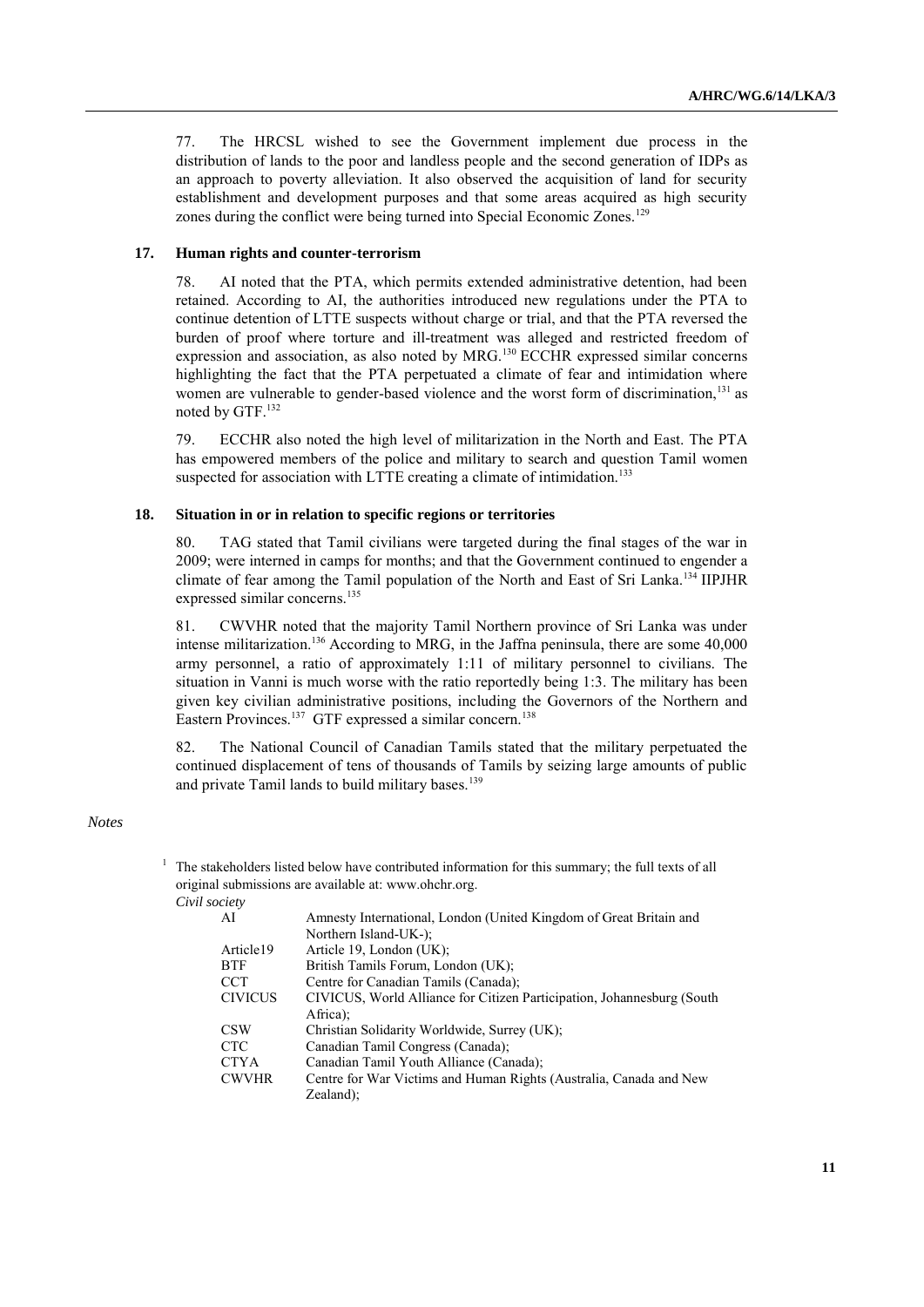| <b>ECCHR</b>    | European Center for Constitutional and Human Rights, Berlin (Germany);          |
|-----------------|---------------------------------------------------------------------------------|
| ECLJ            | European Centre for Law and Justice, Strasbourg (France);                       |
| <b>FLD</b>      | Front Line Defenders, Dublin (Ireland);                                         |
| FT              | Freedom from Torture, London (UK);                                              |
| <b>GIEACPC</b>  | Global Initiative to End All Corporal Punishment of Children (UK);              |
| <b>GTF</b>      | Global Tamil Forum (UK);                                                        |
| HRW             | Human Rights Watch, New York (United States of America -USA-);                  |
| ICJ             | International Commission of Jurists, Geneva (Switzerland);                      |
| <b>IMADR</b>    | International Movement Against All Forms of Discrimination and Racism,          |
|                 | Tokyo (Japan);                                                                  |
| MRG             | Minority Rights Group International, London (UK);                               |
| NCCT            | National Council of Canadian Tamils, Ontario (Canada);                          |
| NES0HR          | North East Secretariat on Human Rights, Kilinochichi (Sri Lanka);               |
| PEARL           | People for Equality and Relief in Lanka, Washington D.C. (USA);                 |
| SLA             | Sri Lanka Advocacy Network, Frankfurt (Germany);                                |
| <b>STP</b>      | Society for Threatened Peoples (Switzerland);                                   |
| TAG             | Tamils Against Genocide (USA);                                                  |
| <b>TCHR</b>     | Tamil Centre for Human Rights, Garge les Gonesse (France);                      |
| TIC             | Tamil Information Centre, London (UK);                                          |
| TYO             | Tamil Youth Organisation (UK);                                                  |
| JS1             | Joint Submission 1 submitted by Centre for Human Rights & Development,          |
|                 | Centre for Policy Alternatives, Centre for Promotion & Protection of Human      |
|                 | Rights, Centre for Women and Development, Jaffna (Sri Lanka), Dabindhu          |
|                 | Collective, Equal Ground, Families of the Disappeared, Home for Human           |
|                 | Rights, Human Rights Organization, Kandy (Sri Lanka), INFORM Human              |
|                 | Rights Documentation Center, International Movement Against                     |
|                 | Discrimination and Racism (Asia Group) (Japan), Janaawaboda Kendrya, Law        |
|                 | and Society Trust, Lawyers for Democracy, Mothers and Daughters of Lanka,       |
|                 | Movement for Defense of Democratic Rights, national Fisheries Solidarity        |
|                 | Movement, National Peace Council, Praja Abhilasha Network, Puravasi             |
|                 | Kamituwa, Red Flag Women's Movement, Right to Life Human Rights                 |
|                 | Centre, Rights Now Collective for Democracy, Savisthri Women's Movement,        |
|                 | South Asia Network for Refugees, IDPs and Migrants Sri Lanka (SANRIM            |
|                 | Sri Lanka), Stand-Up Movement (SUM), Women Action Network, Women                |
|                 | and Media Collective, Women Support Group, and Women's Centre;                  |
| JS <sub>2</sub> | Joint Submission 2 submitted by Equal Ground (Colombo, Sri Lanka), Estate       |
|                 | Community Care Organization (Mathugama, Sri Lanka), Rural Women's               |
|                 | Front (Galle, Sri Lanka), Rajarata Gami Pahana (Anuradhapura, Sri Lanka),       |
|                 | Sinhala, Tamil Rural Women's Network (Nuwara Eliya, Sri Lanka);                 |
| JS3             | Joint Submission 3 submitted by Committee to Protect Journalist (New York,      |
|                 | USA), International Federation of Journalist (Sydney, Australia), International |
|                 | Media Support (Copenhagen, Denmark), Journalists for Democracy in Sri           |
|                 | Lanka (Bremen, Germany), PEN International (London, UK), and Reporters          |
|                 | Without Borders (Paris, France);                                                |
| JS4             | Joint Submission 4 submitted by Janasanasaya (Panadura, Sri Lanka) and The      |
|                 | Citizens Committee of Gampaha District (Ekala, Sri Lanka);                      |
| JS5             | Joint Submission 5 submitted by PEaCE/ECPAT Sri Lanka and ECPAT                 |
|                 | International;                                                                  |
| JS6             | Joint Submission 6 submitted by United States Tamil Political Action Council    |
|                 | (USTPAC, Washington D.C., USA) and Pasumai Thaayagam Foundation                 |
|                 | (Chennai, India);                                                               |
| JS7             | Joint Submission 7 submitted by Asian Legal Resource Centre (Hong Kong,         |
|                 | China), Rehabilitation and Research Centre for Torture Victims (Copenhagen,     |
|                 | Denmark), and Action by Christians Against Torture France (ACAT, Paris          |
|                 | France);                                                                        |
| JS8             | Joint Submission 8 submitted by The North East Women's Action Network           |
|                 | (Sri Lanka) and the Centre for Human Rights and Development (Sri Lanka);        |
| JS9             | Joint Submission 9 submitted by Asian Human Rights Commission (Hong             |
|                 | Kong, China) and Rule of Law Forum (Colombo, Sri Lanka);                        |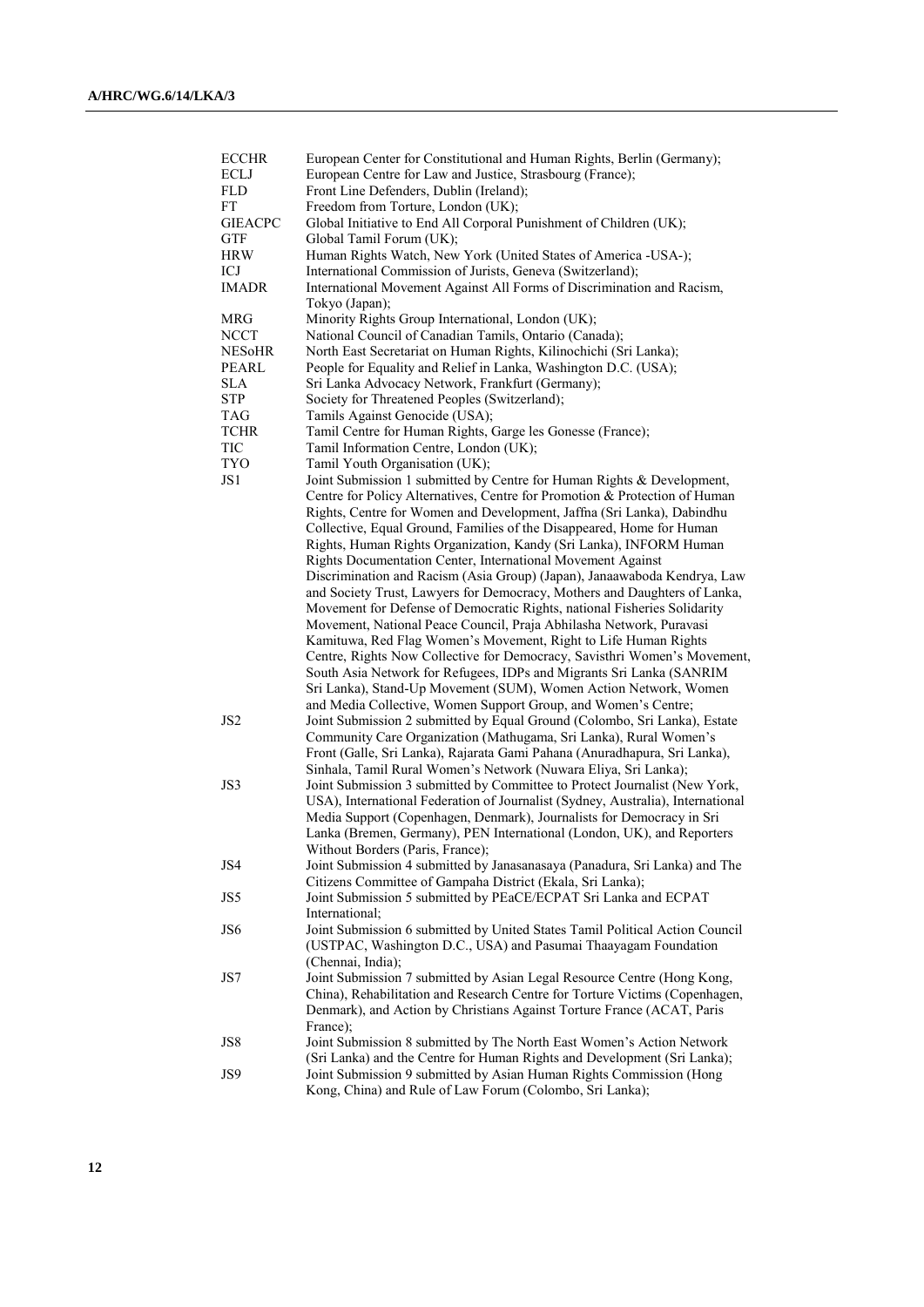|    | <b>JS10</b>                                                                   | Joint Submission 10 submitted by CREA, EQUAL GROUND, Sexual Rights<br>Initiative and the Women's Support Group Sri Lanka (Sri Lanka);                                                                                                                             |  |
|----|-------------------------------------------------------------------------------|-------------------------------------------------------------------------------------------------------------------------------------------------------------------------------------------------------------------------------------------------------------------|--|
|    | <b>JS11</b>                                                                   | Joint Submission 11 submitted by International Education Development, A<br>Non-Governmental Organization on the Roster and the Association of                                                                                                                     |  |
|    | <b>JS12</b>                                                                   | Humanitarian Lawyers, CA (USA);<br>Joint Submission 12 submitted by Observatory for the Protection of Human<br>Rights Defenders (a joint programme of the International Federation for<br>Human Rights (FIDH) and the World Organisation Against Torture (OMCT)), |  |
|    | <b>JS13</b>                                                                   | Geneva (Switzerland);<br>Joint Submission 13 submitted by Free Media Movement (Colombo, Sri<br>Lanka), INFORM Human Rights Documentation Centre (Colombo, Sri<br>Lanka) and Networking for Rights in Sri Lanka (Reseda, CA, USA);                                 |  |
|    | <b>JS14</b>                                                                   | Joint Submission 14 submitted by Action Contre la Faim (France) and SPEAK                                                                                                                                                                                         |  |
|    | <b>JS15</b>                                                                   | Human Rights & Environmental Initiative (USA);<br>Joint Submission 15 submitted by Franciscans International and Marist<br>International Solidarity Foundation, Geneva (Switzerland);                                                                             |  |
|    | <b>JS16</b>                                                                   | Joint Submission 16 submitted by Consortium of Humanitarian Agencies<br>(Colombo, Sri Lanka) and the Institute of Human Rights (Colombo, Sri<br>Lanka);                                                                                                           |  |
|    | JS17                                                                          | Joint Submission 17 submitted World Evangelical Alliance (London, UK) and<br>Asia Evangelical Alliance.                                                                                                                                                           |  |
|    | National human rights institution                                             |                                                                                                                                                                                                                                                                   |  |
|    | <b>HRCSL</b>                                                                  | Human Rights Commission of Sri Lanka, Colombo (Sri Lanka)                                                                                                                                                                                                         |  |
| 2  | JS15, para 50.                                                                |                                                                                                                                                                                                                                                                   |  |
| 3  | HRCSL, paras $2.1. - 2.5$ .                                                   |                                                                                                                                                                                                                                                                   |  |
| 4  | See also FT, para 32.                                                         |                                                                                                                                                                                                                                                                   |  |
| 5  | AI, p. 5. See also SLA, paras 26, 27 and 30.                                  |                                                                                                                                                                                                                                                                   |  |
| 6  |                                                                               |                                                                                                                                                                                                                                                                   |  |
| 7  | CTYA, p. 4.                                                                   |                                                                                                                                                                                                                                                                   |  |
|    | AI, p. 2. See also TIC, para 3.2.                                             |                                                                                                                                                                                                                                                                   |  |
|    | $8$ JS1, para 2.                                                              |                                                                                                                                                                                                                                                                   |  |
| 9  | JS1, para 13.2.                                                               |                                                                                                                                                                                                                                                                   |  |
| 10 | ICJ, p. 5.                                                                    |                                                                                                                                                                                                                                                                   |  |
| 11 | ICJ, p. 5.                                                                    |                                                                                                                                                                                                                                                                   |  |
| 12 | HRCSL, para 5.                                                                |                                                                                                                                                                                                                                                                   |  |
| 13 | AI, p. 2. See also JS1, para 3.                                               |                                                                                                                                                                                                                                                                   |  |
| 14 | JS7, para 4.6.                                                                |                                                                                                                                                                                                                                                                   |  |
| 15 |                                                                               |                                                                                                                                                                                                                                                                   |  |
| 16 | TIC, para 3.1.                                                                |                                                                                                                                                                                                                                                                   |  |
| 17 | AI, p. 4.                                                                     |                                                                                                                                                                                                                                                                   |  |
| 18 | JS17 paras $4 - 5f$ .                                                         |                                                                                                                                                                                                                                                                   |  |
| 19 | AI, p. 2.                                                                     |                                                                                                                                                                                                                                                                   |  |
|    | JS1, para 1.8.                                                                |                                                                                                                                                                                                                                                                   |  |
|    | $20$ JS15, para 14.                                                           |                                                                                                                                                                                                                                                                   |  |
| 21 | JS4, p. 11.                                                                   |                                                                                                                                                                                                                                                                   |  |
|    | $22$ SLA, para 29. See also ICJ, p. 6.                                        |                                                                                                                                                                                                                                                                   |  |
| 23 | CIVICUS, para 5.5., p. 5. See also CSW, paras $20 - 21$ and FLD, para 18 (5). |                                                                                                                                                                                                                                                                   |  |
| 24 | ECCHR, para 24.                                                               |                                                                                                                                                                                                                                                                   |  |
| 25 | FT, para 31. See also SLA para 25.                                            |                                                                                                                                                                                                                                                                   |  |
|    | $^{26}$ BTF, p. 5 and CWVHR, p. 5.                                            |                                                                                                                                                                                                                                                                   |  |
| 27 | JS6, p. 2 and JS14, p. 10.                                                    |                                                                                                                                                                                                                                                                   |  |
| 28 | JS1, para 14. 2.                                                              |                                                                                                                                                                                                                                                                   |  |
| 29 | JS16, paras. $5(d)$ and $7(e)$ .                                              |                                                                                                                                                                                                                                                                   |  |
| 30 | JS1, para 14.1.                                                               |                                                                                                                                                                                                                                                                   |  |
| 31 | JS16, paras. 5d and 7e.                                                       |                                                                                                                                                                                                                                                                   |  |
| 32 |                                                                               |                                                                                                                                                                                                                                                                   |  |
| 33 | JS2, p. 7.                                                                    |                                                                                                                                                                                                                                                                   |  |
| 34 | ECCHR, para 21.                                                               |                                                                                                                                                                                                                                                                   |  |
|    | JS10, p. 2.                                                                   |                                                                                                                                                                                                                                                                   |  |
| 35 | ICJ, p. 6.                                                                    |                                                                                                                                                                                                                                                                   |  |
|    |                                                                               |                                                                                                                                                                                                                                                                   |  |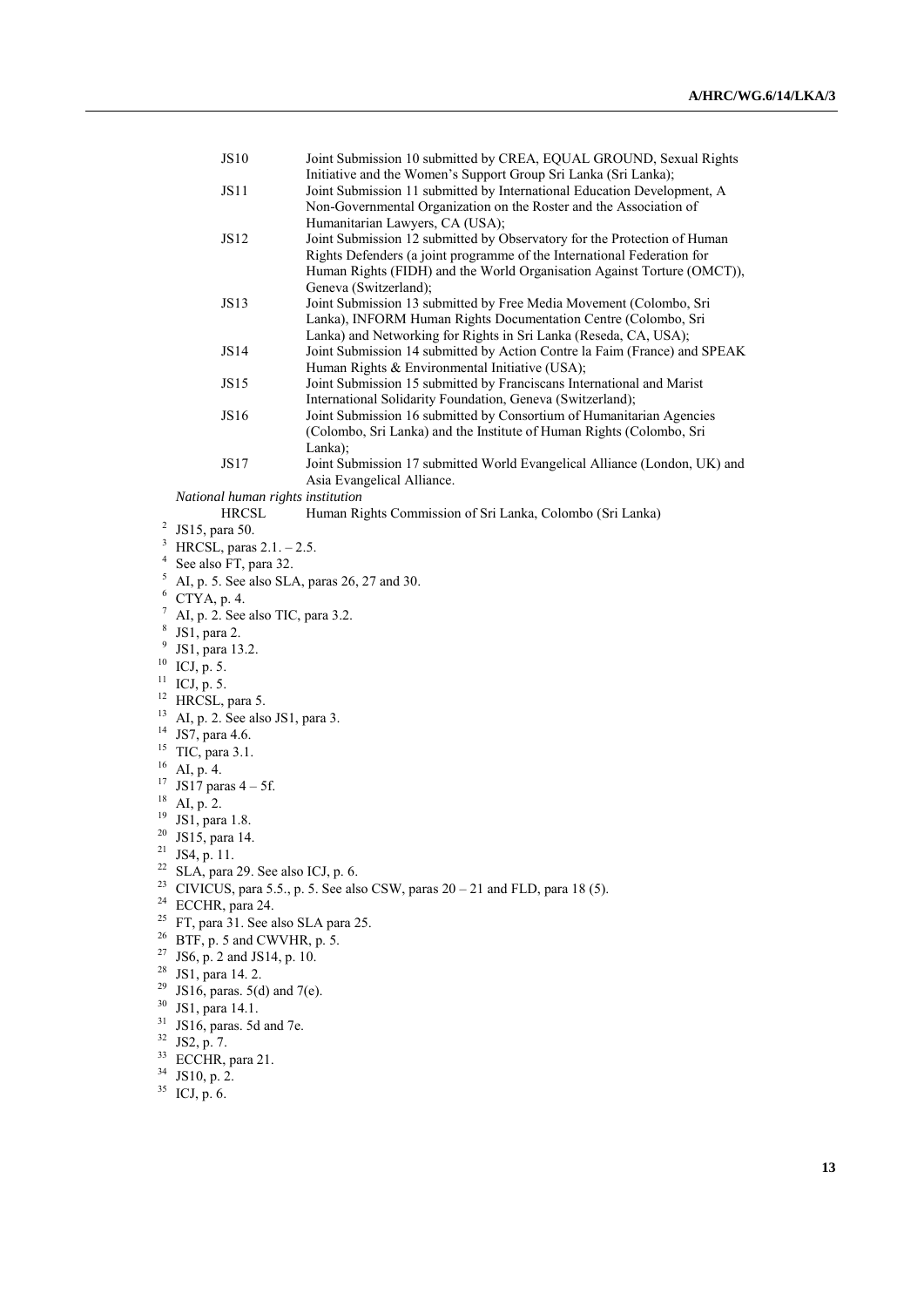- AI, p. 4.
- JS6, p. 7.
- <sup>38</sup> CWVHR, para 4.
- <sup>39</sup> FLD, para 6 and MRG paras  $11 15$ .
- $^{40}$  AI, p. 3. See also CSW, para 25.
- $^{41}$  TAG, para 11. See also JS1, para 11.2.
- TCHR, p. 3.
- $^{43}$  IMADR, para 14(e). See also JS7, para 3.6.
- FT, para 5.
- JS1, para 4.1. and JS9 paras 1.3. and 1.5.
- FT, para 28.
- AI, p. 3. See also JS4, para 3.
- JS9, p. 10.
- AI, p. 3.
- TCHR, p. 2.
- CTC, para 12.
- CTC, para 25. See also CTYA, p. 1 and pp. 3- 4, CTC, para. 5, and GTF, p. 3.
- CIVICUS, para 2.3., p. 3.
- CIVICUS para 2.4., p. 3.
- HRW, p. 3.
- TYO, paras  $13 16$ .
- JS1, para 5.1.
- CIVICUS, para 5.2., p. 5. See also FLD, para. 5.
- FLD para 18 (1).
- JS5, para 1.1.3. and para 1.1.3.6.
- JS5, 1.1.3.6.
- GIEACPC, p. 1.
- MRG, p. 5.
- JS11, paras. 1 and 7.
- JS1, para 1.1.
- AI, p. 4.
- <sup>67</sup> CWVHR, para 6.
- 
- TCHR, p. 5.
- CSW, para 34. See also GTF, p. 3. and p. 7.
- STP, para 28.
- PEARL, p. 2.
- HRW, p. 1.
- HRW, p. 2. and JS14, executive summary.
- JS14, p. 10.
- JS7, para 5.4.
- ICJ, p. 5.
- HRCSL, para 7.
- <sup>78</sup> AI, p. 3. See also CTC, para 6 and FLD, paras  $9 10$ .
- AI, p. 4.
- CCT, p. 3.
- CSW, para 23.
- AI, p. 2.
- AI, p. 4.
- JS14, p. 10.
- 
- SLA para 23.
- JS2, p. 7. See also JS1, para 13.1.
- JS2, p. 7.
- JS5, para 1.1.3.6.
- <sup>89</sup> ECCHR, para 16.
- GTF, p. 1 and PEARL, p. 2.
- <sup>91</sup> CSW, para 10.